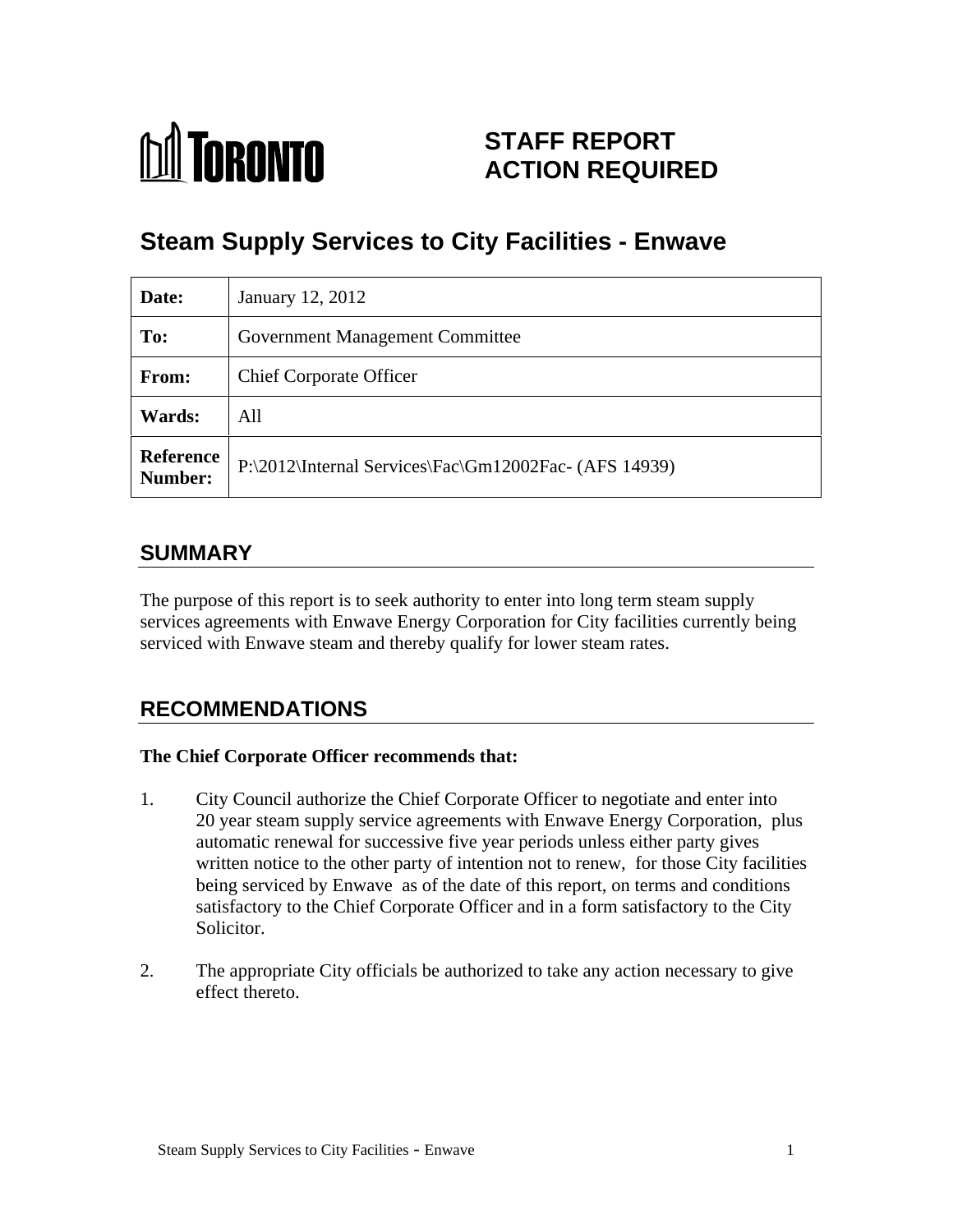#### **Financial Impact**

The estimated cost savings to be realized by entering into steam services agreements as recommended in this report is approximately 10 per cent or approximately \$250,000 if all eligible City buildings are included.

The Deputy City Manager and Chief Financial Officer has reviewed this report and agrees with the financial impact information.

### **DECISION HISTORY**

Prior to amalgamation City facilities may have had steam services agreements in place with Enwave's predecessor, Toronto District Heating Corporation (TDHC). All of these agreements would have expired some time ago. The City has entered into 20 year contracts with Enwave to provide deep lake water cooling services to several City buildings.

### **ISSUE BACKGROUND**

The City has been purchasing steam services from Enwave and its predecessor TDHC for its facilities for many years. Steam is purchased on monthly basis at the posted rates. Steam is used for space and hot water heating.

### **COMMENTS**

Enwave Energy Corporation provides district heating and cooling to downtown Toronto buildings. The following City buildings are currently connected to Enwave's district energy systems: City Hall, Nathan Philips Square, Metro Hall, Old City Hall, Police Headquarters (cooling only), Bay Adelaide Park, St. Lawrence Centre for the Arts (already has a long term steam agreement) and Union Station. These City facilities do not have their own heating and/or cooling equipment and therefore depend on heating and/or cooling services supplied by Enwave.

Enwave has three district heating plants in downtown Toronto and has been supplying steam for over 40 years and now serves 140 downtown buildings including City facilities. Some of the advantage of district heating includes:

- No need for in building boilers and associated capital expenses
- Reduced risk of interruption and downtime
- Reduced facility management requirements
- Cost savings in space, maintenance and labour

Since the serviced City's facilities do not currently have a contract with Enwave they are not eligible for the applicable contract rate which is approximately 10 per cent lower than the non-contract rate. If all the eligible City buildings identified in this report were subject to the contract rate, an annual saving of approximately \$250,000 could be